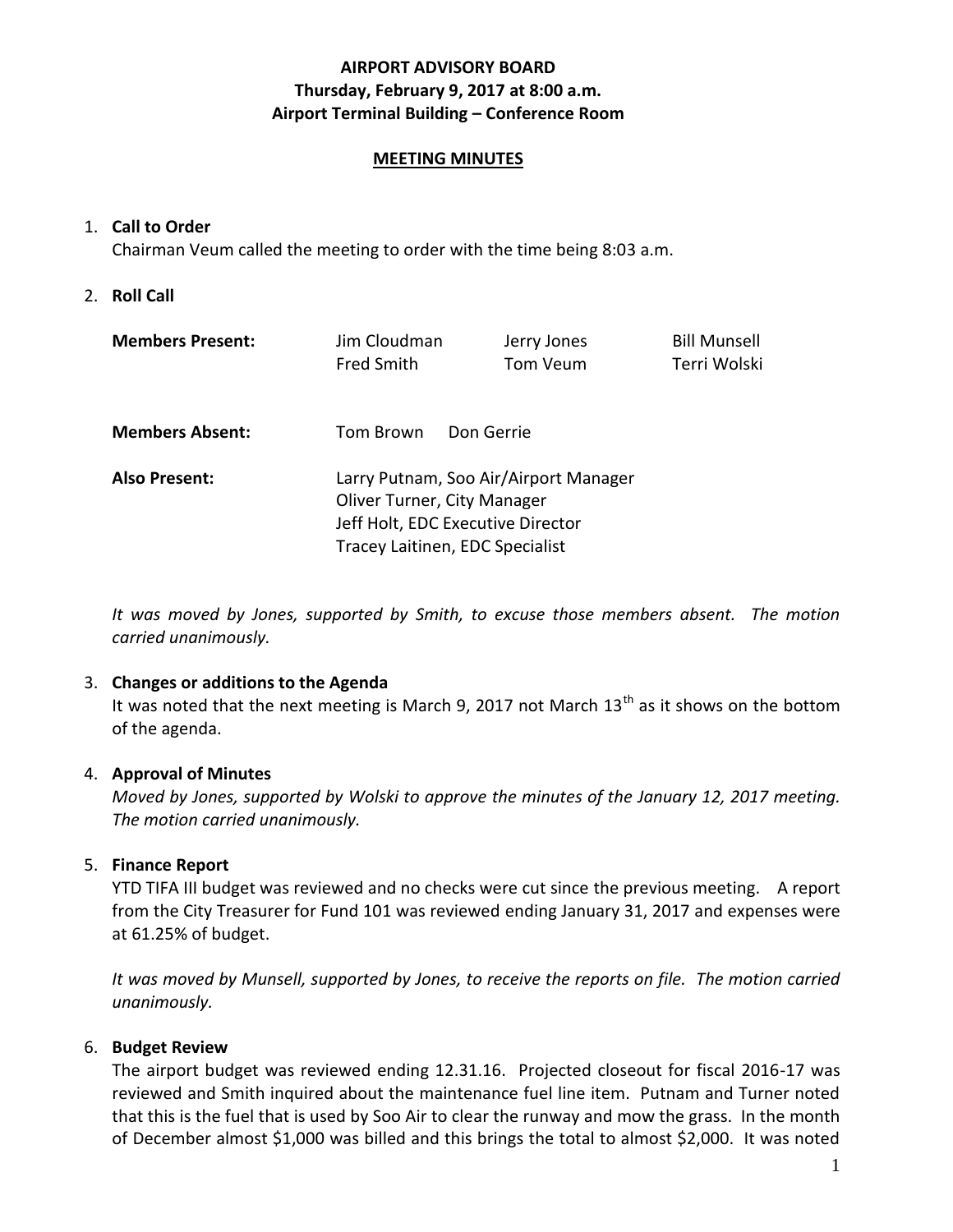that if we exceed \$2,500 the City Manager will review it and approve if necessary. \$2,500 was budgeted but we may be closer to \$4,000 if the snow keeps falling.

An increase to the FBO contract and Airport Manager's wages was discussed. Laitinen, Putnam and Turner previously worked on the budget and discussed options to fund this increase in the amount of \$2,005.00 annually.

Lengthy discussion was had on revenue sources such as decreasing the City's .10 fuel capture per gallon and or increasing hangar fees. If we were to discuss changes to the fuel capture we would need to renegotiate the FBO contract and Putnam did not feel that was necessary at this time.

A better option was to revisit the language in the FBO contract Section 7. It was noted that there had been no adjustment for inflation for the FBO services in the last 3 years. \$2,000 up and above the base rate of \$38,100 can be adjusted annually and would be brought current from 2015.

Then evaluating the same method for the Airport Manager wage that has been constant for the past two years at \$6,000. \$6000 can be adjusted annually and would be brought current from 2015.

Lastly the hangar fees were discussed looking at the pros and cons as well as the current wait list for hangar space. Space at the Chippewa County Airport was evaluated and costs were similar. There was mixed feeling as to whether a large increase every several years or a smaller increase annually was the best way to operate. It was agreed upon to raise the hangar fees \$5/month for all tenants in both buildings which would increase revenue by \$780 annually (13 units x \$5/mo). It was also suggested to do increases annually instead of a large sum every several years to be fair to our customers. This will need to have support from the City Commission to increase user fees for 2017-18.

*It was moved by Munsell to increase the hangar fees for all units at the rate of \$5.00 per month starting July 1, 2017. Jones supported the motion. Yea – Cloudman, Jones, Munsell, Veum Nay – Smith, Wolski Motion passed 4 to 2.* 

*It was moved by Jones to increase the FBO Contract Section 7 \$2000 by the rate of inflation as well as the \$6000 Airport Manager fee from 2015 to 2017. Motion supported by Wolski. The motion carried unanimously.*

It was noted that this increase will need to be reviewed and approved by the City Manager.

## 7. **Report of activities – refer to handout**

Putnam noted that traffic is slow this time this year. Sand was delivered and the SRE building is now repaired. MDOT AERO was due to fly in today for an International Bridge meeting, but will be landing in Kinross instead. Traffic is down 50% from this time last year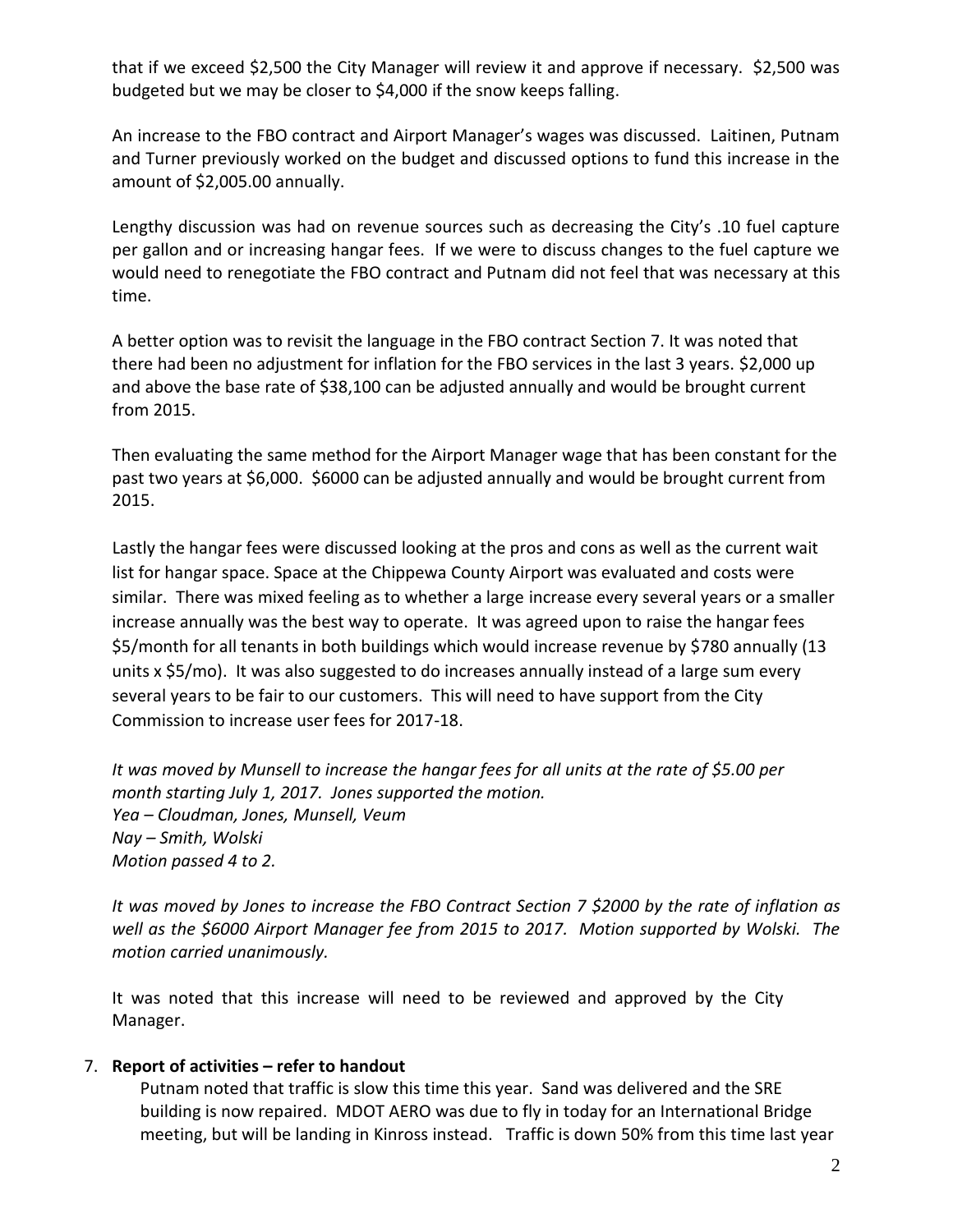- January. 100LL fuel use is down just over 10% from Jan 2016 as well as Jet A -40%. The State Inspector showed up unannounced yesterday and evaluated the underground storage tanks. A favorable inspection is anticipated.

## 8. **Old Business.**

# **a. Lighting Improvements**

Laitinen and Putnam are still working with Linda Basista of City Engineering and Cloverland to decide on the best plan to light the sign and airport driveway. More information is needed to get an accurate quote from Roy Electric.

# **b. Runway overlay project**

Holt updated the board on the project:

- *1. Changes to the construction plans to reflect the comments from Linda Basista. Specifically the comments on the Contractors access to the construction site from Meridian Street.*
- *2. Plans and specifications were sent to MDOT-AERO for review on 01/18/17.*
- *3. The Engineering Report was sent to MDOT-AERO and Larry Putnam on 01/20/17.*
- *4. An email from Jim Reverman was discussed regarding the status of the construction gate. We will update the construction plans to call for a temporary gate.*
- *5. We are waiting on the FAAs approval of the P-402 PFC specification. If in the next few weeks we get approval of the P-402 specification from the FAA, Jim Reverman and I discussed the possibility of moving the bid letting to March. Right now we are planning on an April 7th MDOT bid letting. Typically the earlier the letting the better the bids.*
- *6. Pre-bid Meeting has been scheduled for March 23, 2017 11am-Noon at the Terminal building.*

Smith inquired about the plan review and changing the airport runway numbers. Putnam noted that this was necessary as magnetic field does shift. QoE will make the final determination if this change is necessary.

# **c. 350th City Celebration including the airport**

Laitinen talked to Mary Jo at Sault Events and she is negotiating with a second balloon company. Laitinen recommended pulling history and photos together so we are all set for the event while things are slow. Wolski said she would check with the Sanderson family. Mike Lussier was mentioned as a potential source of history. Laitinen will check with City Engineering and Planning. Smith will check with the Historical Society. Jones will talk to Grand Traverse Ophthalmology about the photos in their offices. Laitinen noted that we can borrow, scan and return original documents.

## **d. Aero-med hangar update**

Holt reported that he has had regular contact with the organization and that they do think they are coming to our area. The Escanaba project had multiple funding sources that could be mirrored here. WMH and the City Fire Department are on board. Holt noted that the air ambulance did receive BCBS approval. Smith inquired about preparing the property for sale and Holt and Laitinen noted that property descriptions were being formulated for title work in the near future.